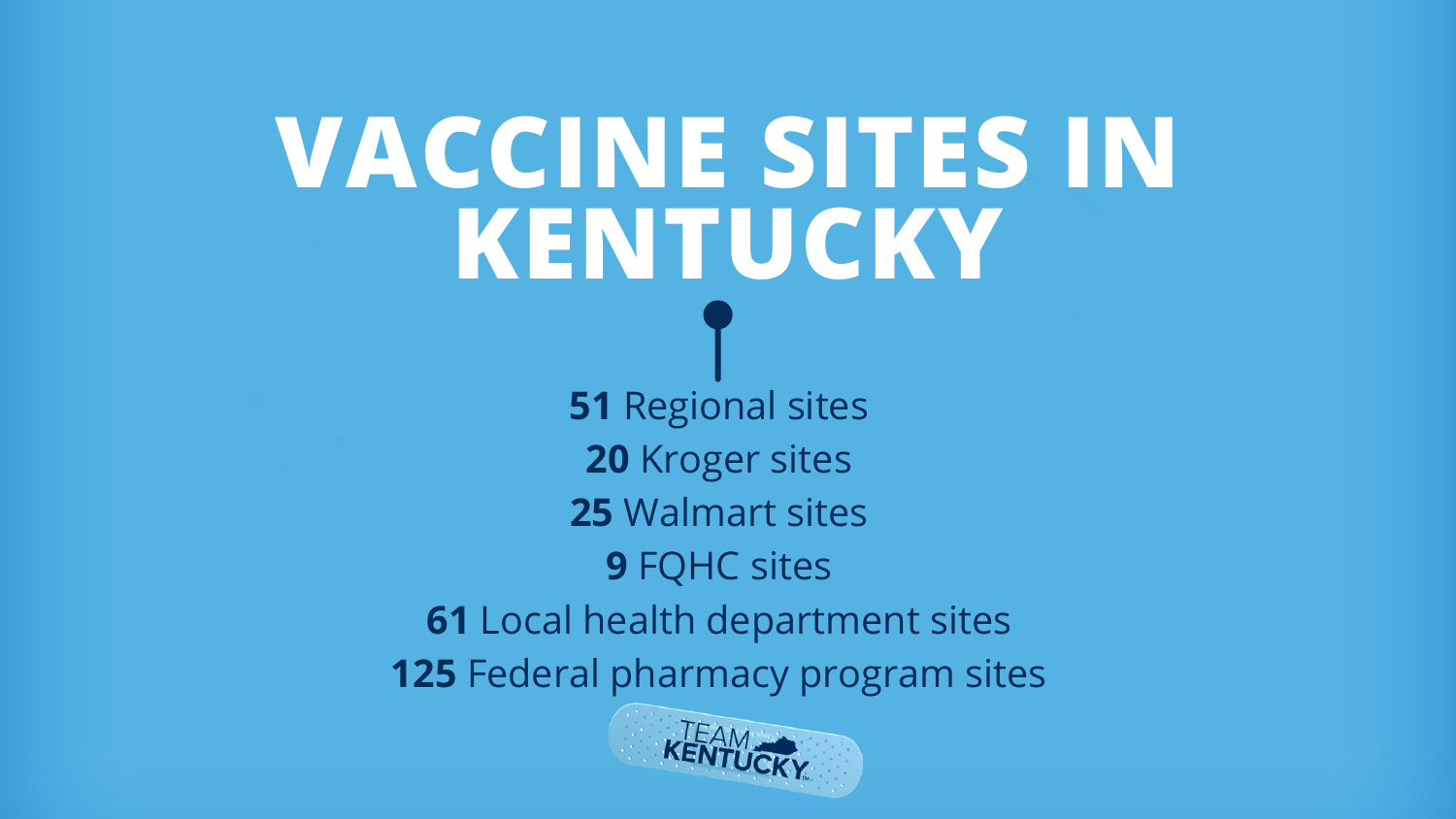**NEW REGIONAL VACCINE SITES Albany - The Medical Center:** 723 Burkesville Rd. **Cadiz - Trigg Co. Hospital:** 254 Main St. **Campbellsville - Taylor Regional Hospital:** 1700 Old Lebanon Rd. **Hartford - Ohio Co. Hospital:** 1211 Old Main St. **Marion - Crittenden Community Hospital:** 520 W. Gum St. **Maysville - Buffalo Trace Health Dept.:** 130 E. 2nd St. **Appointments required: vaccine.ky.gov**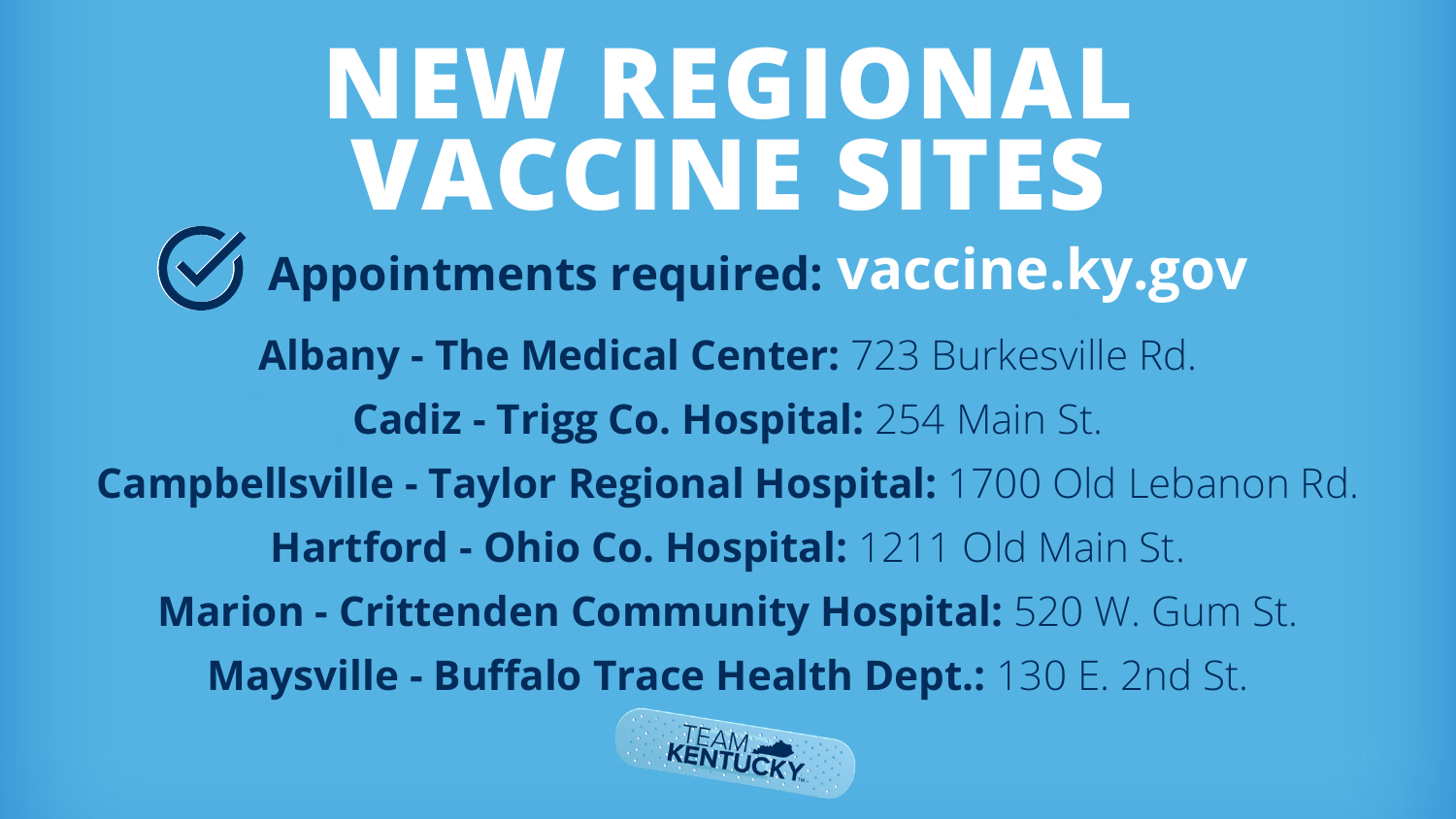#### **NEW VACCINE SITES KROGER STORES Kroger.com/CovidVaccine Bardstown:** 102 W. John Rowan Blvd. **LaGrange:** 2034 S. Highway 53 **Lebanon:** 705 E. Main St. **Louisville:** 520 N. 35th St. **Madisonville:** 540 Island Ford Rd. **Appointments required:**



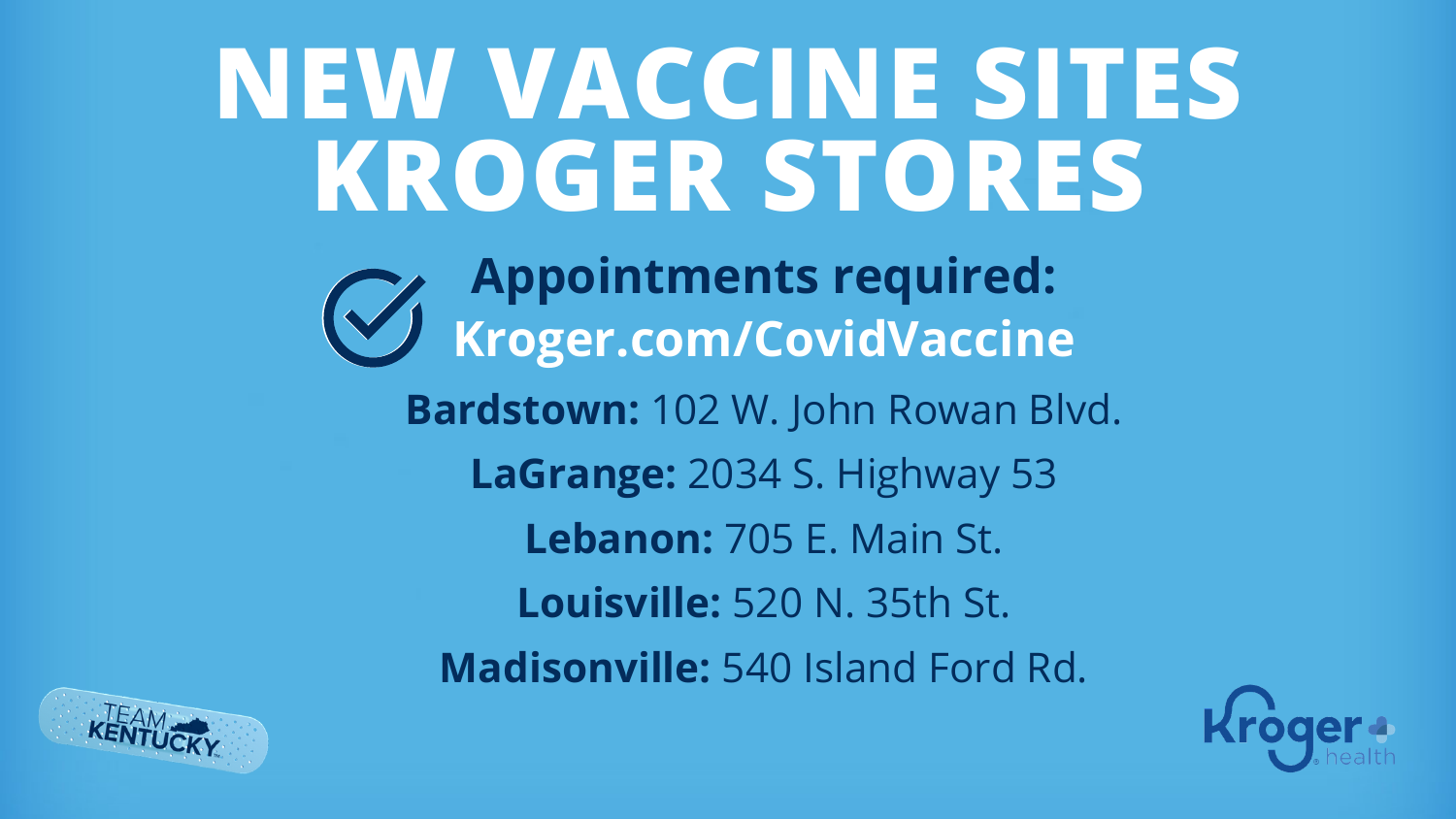#### **NEW VACCINE SITES KROGER STORES Morehead:** 300 Kroger Center **Mt. Sterling:** 810 Indian Mound Dr. **Owensboro:** 2630 Frederica St. **Somerset:** 50 Stonegate Center **Walton:** 635 Chestnut Dr. **Kroger.com/CovidVaccine Appointments required:**



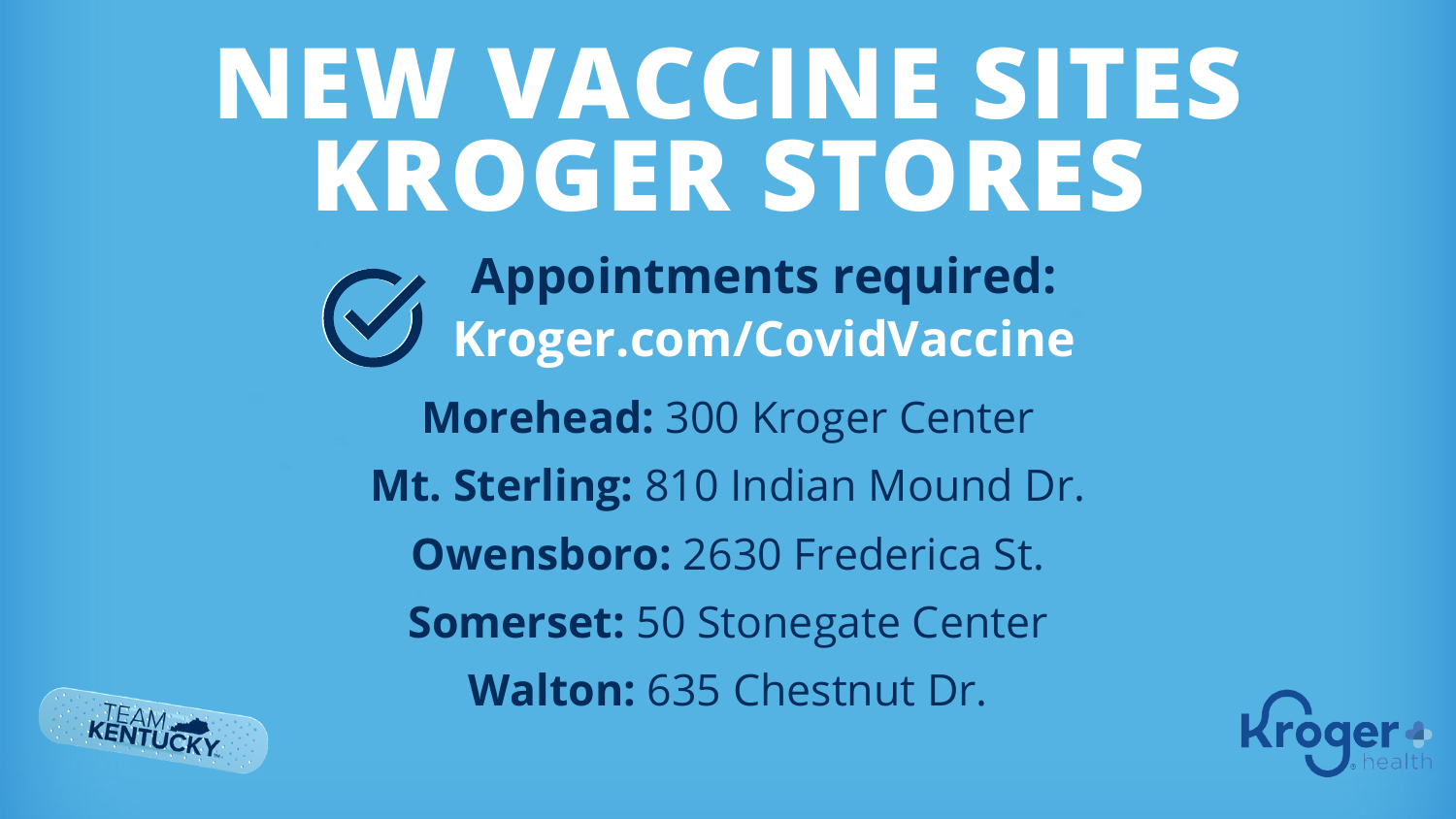### **Alexandria:** 6711 Alexandria Pike **Ashland:** 12504 U.S. Route 60 **Bardstown:** 3795 E. John Rowan Blvd. **Fulton:** 1405 Middle Rd. **Hanson:** 420 Factory Outlet Dr. **Harrodsburg:** 591 Joseph Dr. **NEW VACCINE SITES WALMART STORES Appointments required: Walmart.com/CovidVaccine**



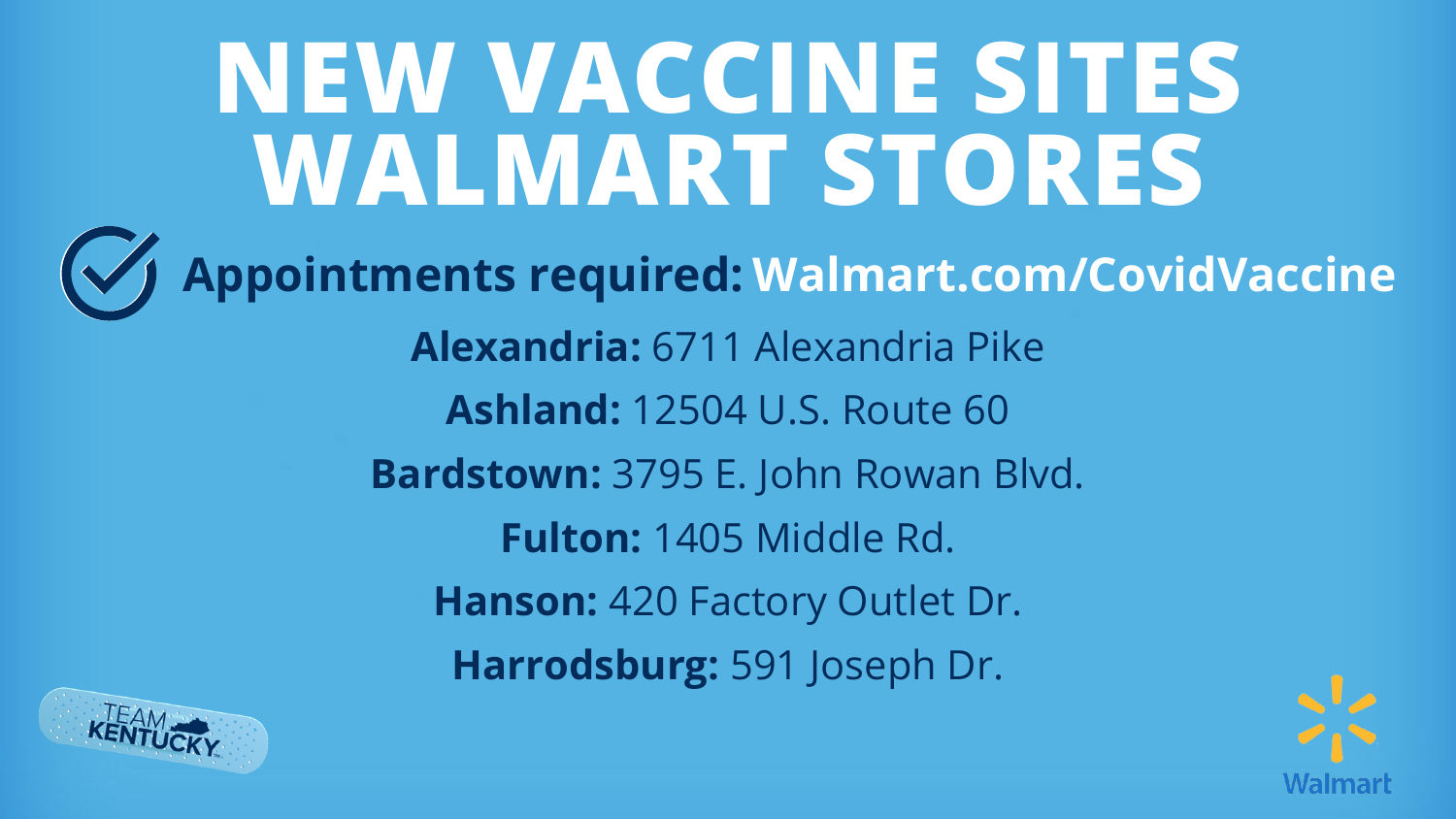### **Leitchfield:** 1801 Elizabethtown Rd. **Princeton:** 1500 U.S. Highway 62 W. **Russellville:** 120 Sam Walton Dr. **Somerset:** 177 Washington Dr. **NEW VACCINE SITES WALMART STORES Appointments required: Walmart.com/CovidVaccine**